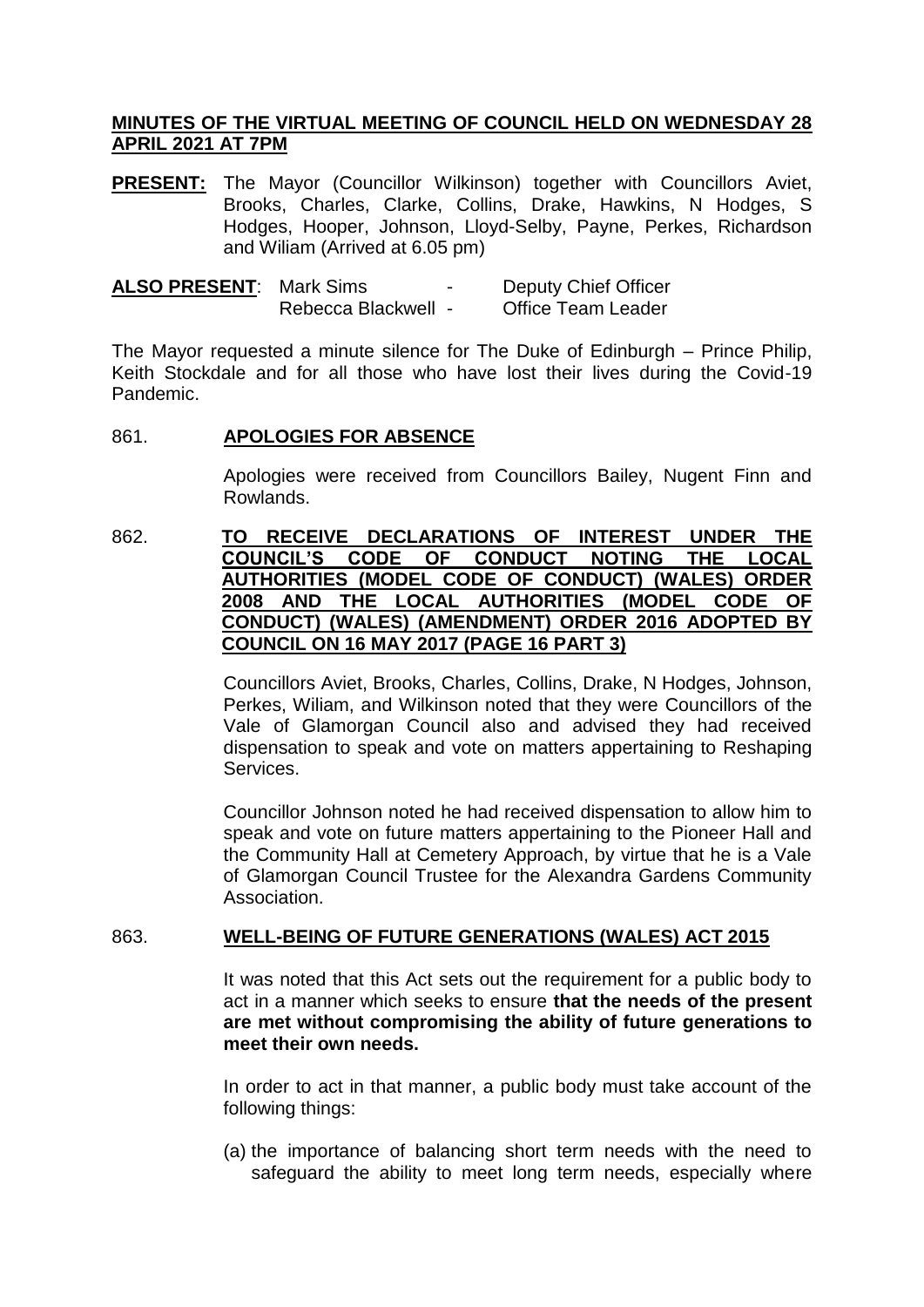things done to meet short term needs may have detrimental long term effect;

- (b) the need to take an integrated approach, by considering how—
- (i) the body's well-being objectives may impact upon each of the wellbeing goals;

(ii) the body's well-being objectives impact upon each other or upon other public bodies' objectives, in particular where steps taken by the body may contribute to meeting one objective but may be detrimental to meeting another;

(c) the importance of involving other persons with an interest in achieving the well-being goals and of ensuring those persons reflect the diversity of the population of the part of Wales in relation to which the body exercises functions;

(d) how acting in collaboration with any other person (or how different parts of the body acting together) could assist the body to meet its wellbeing objectives, or assist another body to meet its objectives;

(e) how deploying resources to prevent problems occurring or getting worse may contribute to meeting the body's well-being objectives, or another body's objectives.

**RESOLVED: That the Well-being of Future Generations (Wales) Act 2015 be noted.**

## 864. **TO APPROVE AND SIGN THE EXTRAORDINARY MINUTES OF THE MEETING OF FULL COUNCIL HELD ON 18 MARCH 2021**

Councillor S Hodges referred to minute number 860 and requested that the word not be inserted in the sentence –

*There were a number of concerns that were raised in relation to financial accountability and governance and members felt that the correspondence received from the memorial hall and Theatre Trust had resolved the concerns raised.* 

The minute should read - *There were a number of concerns that were raised in relation to financial accountability and governance and members felt that the correspondence received from the memorial hall and Theatre Trust had not resolved the concerns raised.*

**RESOLVED: That the minutes of the Extraordinary meeting of Full Council held on 18 March 2021 are approved and signed as a correct record subject to the amendment raised above.**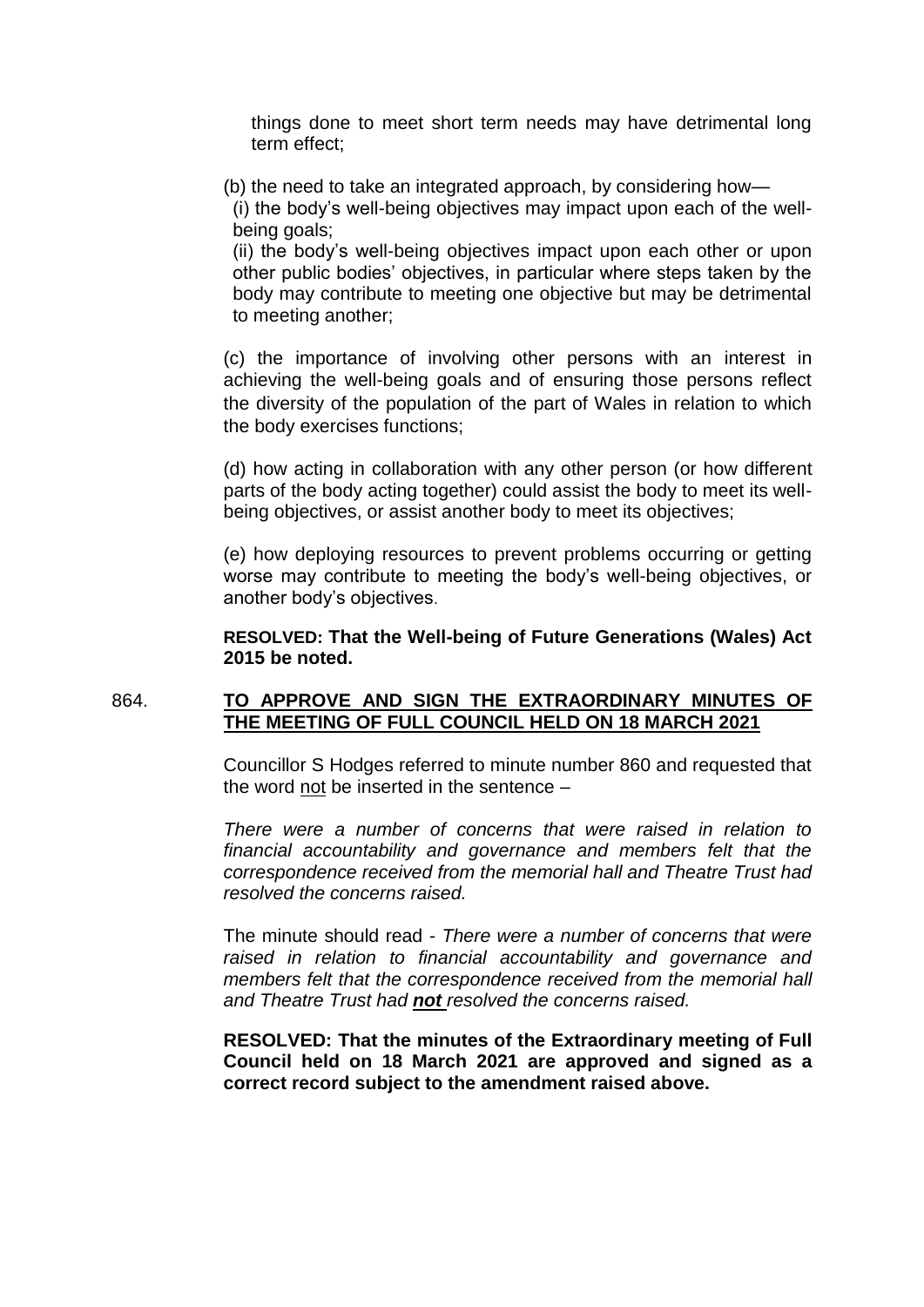### 865. **TO RECEIVE COMMUNICATIONS FROM THE MAYOR**

The Mayor updated members that she had attended the Council Offices to observe the National Minute Silence for Prince Philip on Saturday 17 April 2021 along with the Deputy Mayor, Councillor Clarke and Councillor Drake who stood in for the Leader of Council, the Mayor thanked them for their attendance on the day.

The Mayor requested that a letter be sent to the Police requesting presence at the Police Briefing prior to Full Council and if a list of PSCO contact details could be provided and circulated to members.

The Mayor also advised members that she had delivered Easter eggs to her charity Atal-y-Fro at Easter.

## **RESOLVED that communications from the Mayor be received and noted.**

# 866. **TO CONSIDER QUESTIONS FROM COUNCILLORS (STANDING ORDER 3 (E) REFERS)**

None were received.

## 867. **TO CONSIDER QUESTIONS/COMMENTS FROM MEMBERS OF THE PUBLIC (STANDING ORDER 3 (F) REFERS)**

None were received.

#### 868. **TO CONSIDER MOTIONS SUBMITTED BY COUNCILLORS**

None were received.

#### 869. **TO NOMINATE THE MAYOR ELECT FOR THE COUNCIL YEAR 2021 / 22**

Councillor S Hodges nominated Councillor Wiliam for Mayor Elect for the Council year 2021/22. Councillor Clarke seconded the nomination.

**RESOLVED: That Councillor Wiliam be Mayor Elect for the Council Year 2021/22**

# 870. **TO NOMINATE THE DEPUTY MAYOR ELECT FOR THE COUNCIL YEAR 2021 / 22**

Councillor Brooks nominated Councillor Wilkinson for Deputy Mayor Elect for the Council year 2021/22. Councillor Aviet seconded the nomination.

# **RESOLVED: That Councillor Wilkinson be Deputy Mayor Elect for the Council year 2021/22**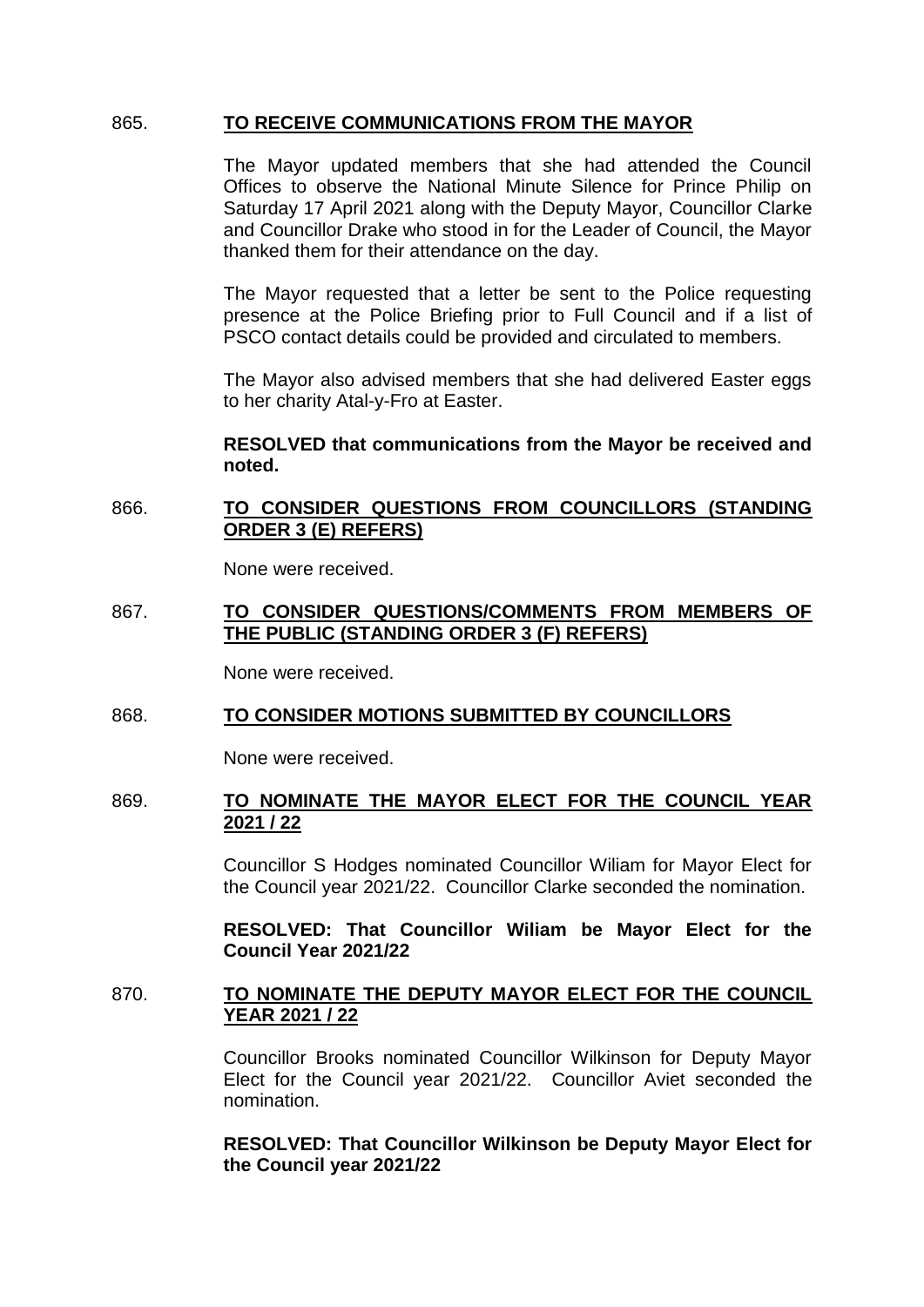# 871. **TO RECEIVE AND NOTE THE MINUTES OF THE CONSULTATIONS WORKING PARTY HELD ON 25 FEBRUARY 2021 AND TO GIVE CONSIDERATIONS TO ANY RECOMMENDATIONS THEREIN**

Councillor N Hodges gave an update in relation to the Consultations Working Party.

**RESOLVED: That the minutes of the Consultations Working Party meeting held on 25 February 2021 be received and noted.**

872. **TO RECEIVE AND NOTE THE MINUTES OF THE HALLS, CEMETERIES AND COMMUNITY FACILITIES COMMITTEE HELD ON 8 MARCH 2021 AND THE MINUTES OF THE EXTRAORDINARY MEETING OF THE HALLS, CEMETERIES AND COMMUNITY FACILITIES COMMITTEE HELD ON 12 APRIL 2021 AND TO GIVE CONSIDERATION TO ANY RECOMMENDATIONS THEREIN**

> Councillor N Hodges gave an update in relation to the Halls, Cemeteries and Community Facilities Committee.

> **RESOLVED: That the minutes of the Halls, Cemetery and Community Facilities committee held on 8 Match 2021 and the minutes of the Extraordinary meeting of Halls, Cemeteries and Community Facilities held on 12 April 2021 be received and noted.**

## 873. **TO RECEIVE AND NOTE THE MINUTES OF THE FINANCE, POLICY AND GENERAL PURPOSES COMMITTEE HELD ON 19 APRIL 2021 AND TO GIVE CONSIDERATION TO ANY RECOMMENDATIONS THEREIN**

Councillor Brooks provided and update in relation to the action sheet attached to the minutes.

**RESOLVED: That the minutes of the Finance, Policy and general Purposes Committee held on 19 April 2021 be received and noted.** 

#### 874. **TO CONSIDER A DRAFT SCHEDULE OF MEETINGS 2021/22**

Members were provided with a draft schedule of meetings for 2021/22.

The Deputy Chief Officer advised that the comments highlighted the clashes with the Vale of Glamorgan Council. He also advised that the Planning Committees have been arranged so that they are every month but may exceed the 21-day consultation period. He suggested that if members agree that the Scheme of Delegation for Planning be implemented to consider those that would sit outside the consultation period. He also advised that the Planning meeting scheduled for 10 May 2022 will have to be moved due to the elections and suggested it be extended to 24 May 2022.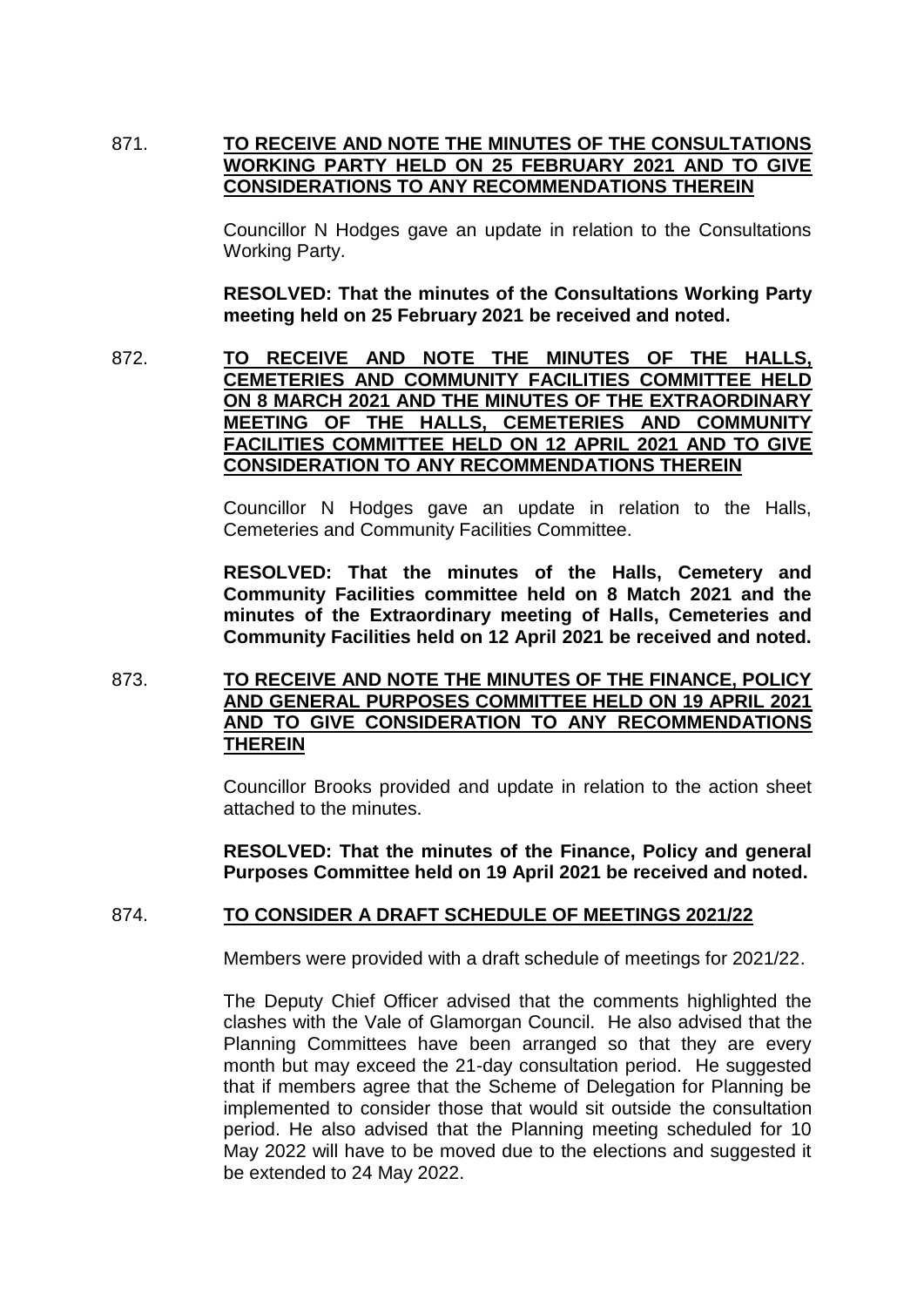Councillor Brooks requested an update in regard to the Annual Meeting. The Deputy Chief Officer advised that it is the intention to hold it on Monday 17 May 2021 virtually and all business will be conducted that evening.

Councillor Brooks moved to accept the draft schedule of meetings, Councillor S Hodges seconded.

**RESOLVED: That the Draft Schedule of Meetings be received and noted subject to the amendment being made to the Planning Meeting scheduled for May 2022.** 

## 875. **TO APPROVE THE SCHEDULE OF PAYMENTS FOR APRIL 2022**

Members were provided with the schedule of payments for April 2021 consisting of cheque number 002974, direct debits and BACS payments, in the amount of £47,613.69.

#### **RESOLVED:**

- **1. That the information set out within the Schedule of Payments for April 2021 relating to salary payments for February and March 2021 inclusive, which has been certified and authorised by the appropriate officers in accordance with the requirements of Standing Order19(c), be received and noted;**
- **2. That the schedule of payments for April 2021 consisting of cheque number 002974, direct debits and BACS payments, in the amount of £47,613.69 be approved, subject to the relevant papers being in order.**

# 876. **TO RECEIVE AND NOTE THE BUDGET MONITORING REPORT / PROVISIONAL OUT-TURN FOR THE YEAR ENDING 31 MARCH 2021 (PRIOR TO YEAR END CLOSEDOWN)**

Members were provided with a report informing them about the Council's provisional out-turn for the year ending 31 March 2021 (Prior to Year End Closedown).

**RESOLVED: That Members receive the budget monitoring report / provisional out-turn report for year ending 31 March 2021, noting the projected overspend of £69,091 for 2020/21 that will result in a net amount of £213,207 being transferred from reserves.**

#### 877. **GRANT PROGRAMME 2021/22**

Members were provided with a report outlining the details of the Grant Programme for 2021/22.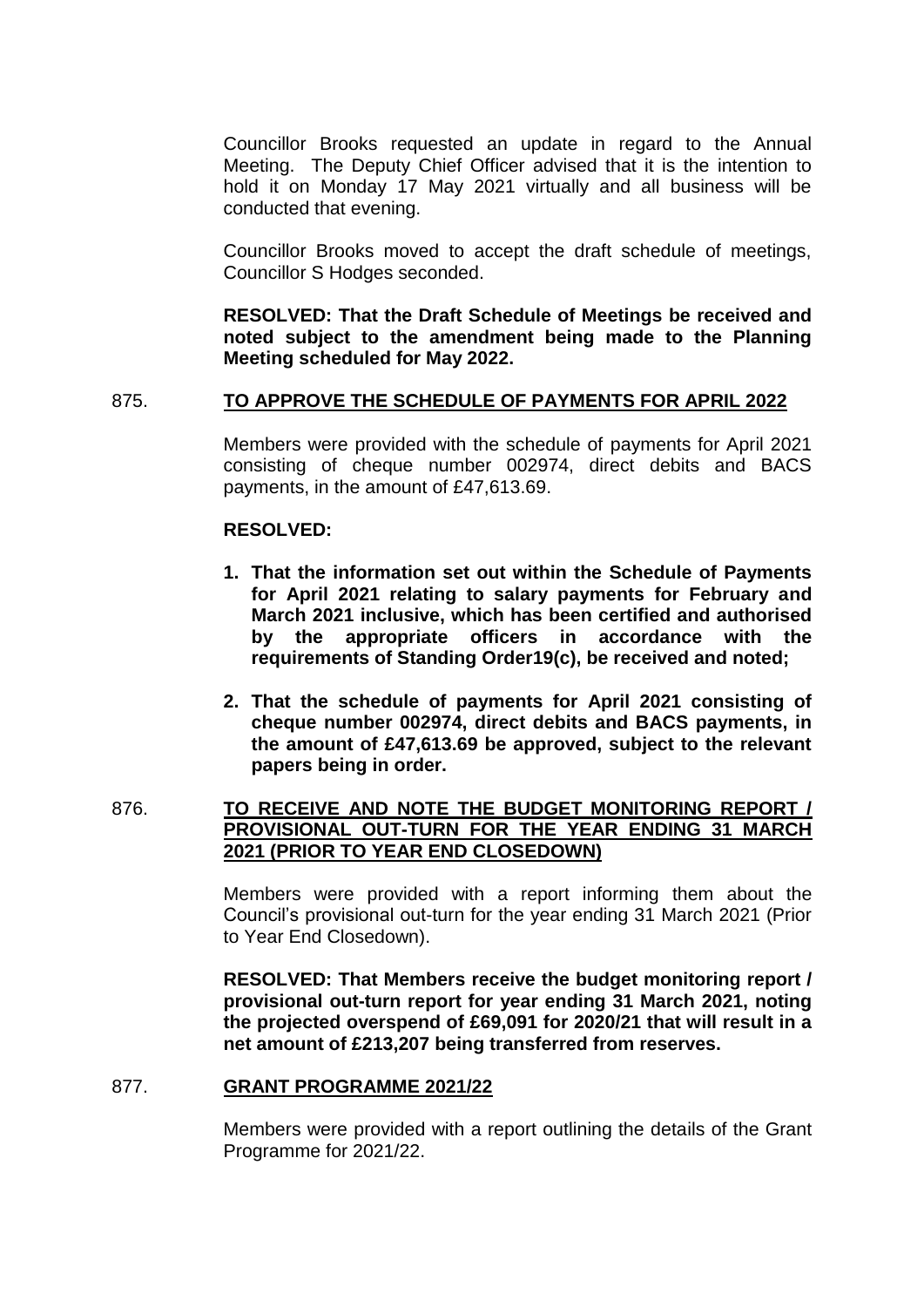The Deputy Chief Officer advised that a suggestion had been made to change the date of the launch from Friday 30 April to Tuesday 4 May to enable officers time to arrange publicity and distribution. He also highlighted the suggestion to cap grants at £1,000 in order for more organisations to benefit from the Grant Programme. Councillor Brooks agreed to the cap on the grant payments and advised that if there is not a huge uptake in grant applications, the cap be reviewed.

The Deputy Chief Officer asked if previous applicants for the Covid Recovery Grants could apply again if the project was different to the project they had applied for previously. Members agreed that if the project was different to the one they had applied for previously that they could apply again.

Councillor Lloyd-Selby raised concerns in relation to the advertising cost of £500 and suggested that advertising could be managed in house via social media. The Deputy Chief Officer advised that during the Covid Recovery Grant programme in 2020, advertising was on social media and word of mouth. He suggested that to begin with, Officers could advertise via social media and review if there is not an update of applicants.

Councillor Charles requested that the information is circulated to all Councillors in order for them to spread the word about the Grant Programme.

Councillor Hooper asked if they could be advertised via free press releases and not all people have social media.

Councillor Payne suggested the use of third sector voluntary groups who can advertise for a small fee.

Councillor Brooks suggested that the £500 be retained in the event that the uptake of the Grant Programme is low. Councillor S Hodges agreed with Councillor Brooks and suggested that a request can be made via Urgent Action to utilise the £500 for advertising if needed.

#### **RESOLVED:**

- **1. That members approve the application forms and associated paperwork for the Covid-19 Recovery Fund and the Community Grants to Voluntary Organisation and that grant funding opens from Tuesday 4 May 2021 until Friday 2 July 2021 or until the grant funding has been fully committed.**
- **2. That members approve the Green Grants with the added criteria of being able to demonstrate achieving the Resilient Barry Wellbeing Goal.**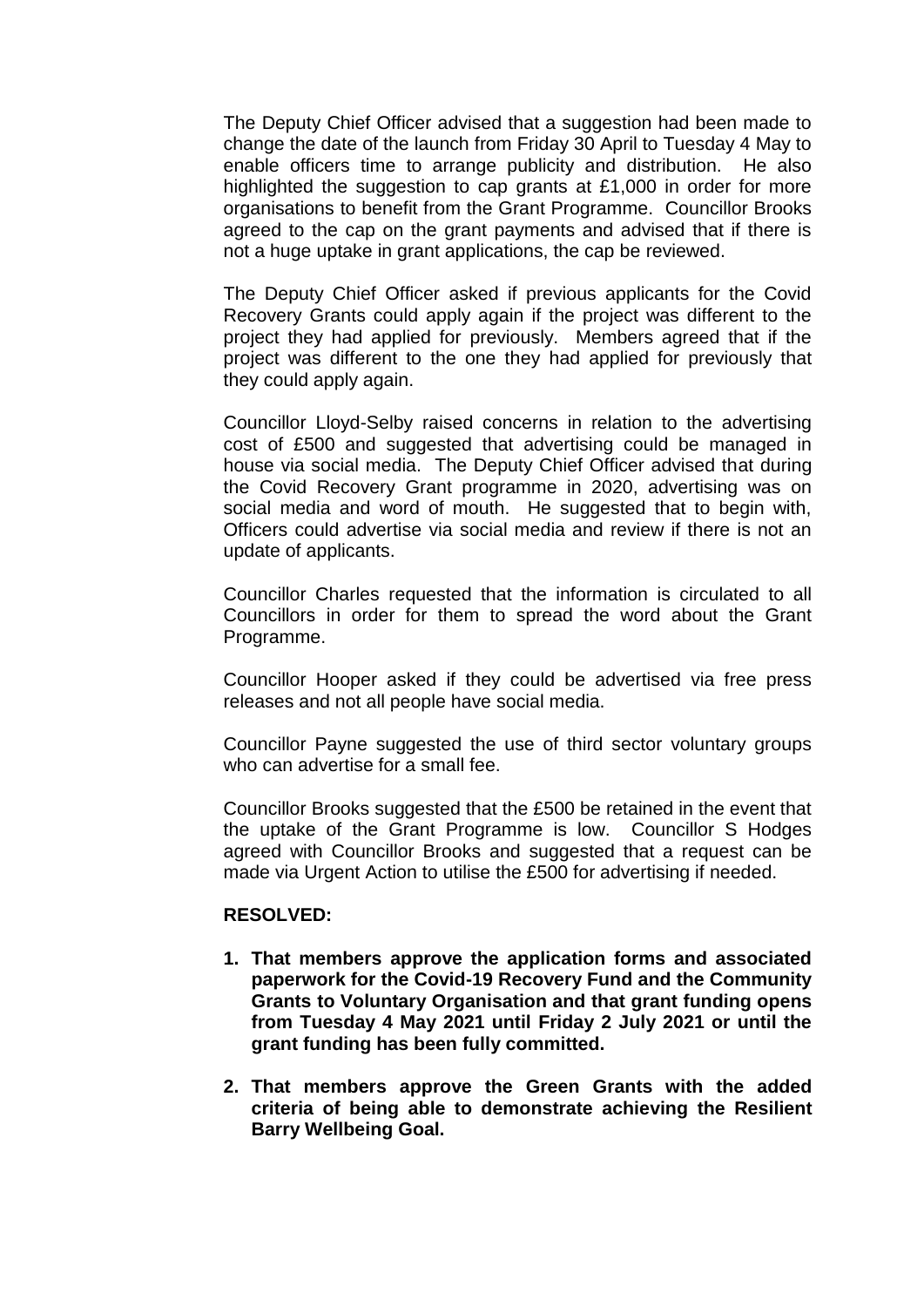- **3. That members approve the Christmas Lunches Grants for 2021 with grant funding open from November 2021, subject to Welsh Government guidance and regulations at that time relating to any Covid-19 restrictions being in place.**
- **4. That £500 be reserved for the advertising of the grants for 2021/2021 in a local paper for one week if the uptake of the grants is low and that it be agreed via Group Leaders Urgent Action.**
- **5. That members approve that grant applications are submitted to the Finance, Policy and General Purposes Committee for consideration.**

#### 878. **MEMBERSHIP OF ONE VOICE WALES 2021/22 – RENEWAL OF MEMBERSHIP**

Members were provided with information in relation to the renewal of membership for 2021/22.

**RESOLVED: That members agree the renewal of membership for One Voice Wales 2021/22** 

#### 879. **DATE OF NEXT MEETING**

**RESOLVED that the next meeting will be the Annual Meeting of Council scheduled to be held on Monday 17 May 2021 at 6pm.**

#### 880. **EXCLUSION OF THE PRESS & PUBLIC**

**RESOLVED that in accordance with section 1 (2) of the Public Bodies (Admission to Meetings) Act 1960, in view of the confidential nature of the business about to be transacted, it is advisable in the public interest that the press and public are excluded from the remainder of the meeting.**

### 881. **MEMORIAL HALL AND THEATRE (MHT) GRANT FUNDING AGREEMENT**

Members were provided with the following information in relation to the Memorial Hall and Theatre.

- i) Letter sent by the Council on 26 March 2021
- ii) Response received from the Memo 9 April 2021

Members had a lengthy and detailed discussion in relation to the response received from the Memorial Hall and Theatre. Members still felt that the Memorial Hall and Theatre are not complying with the Councils requests made in its correspondence.